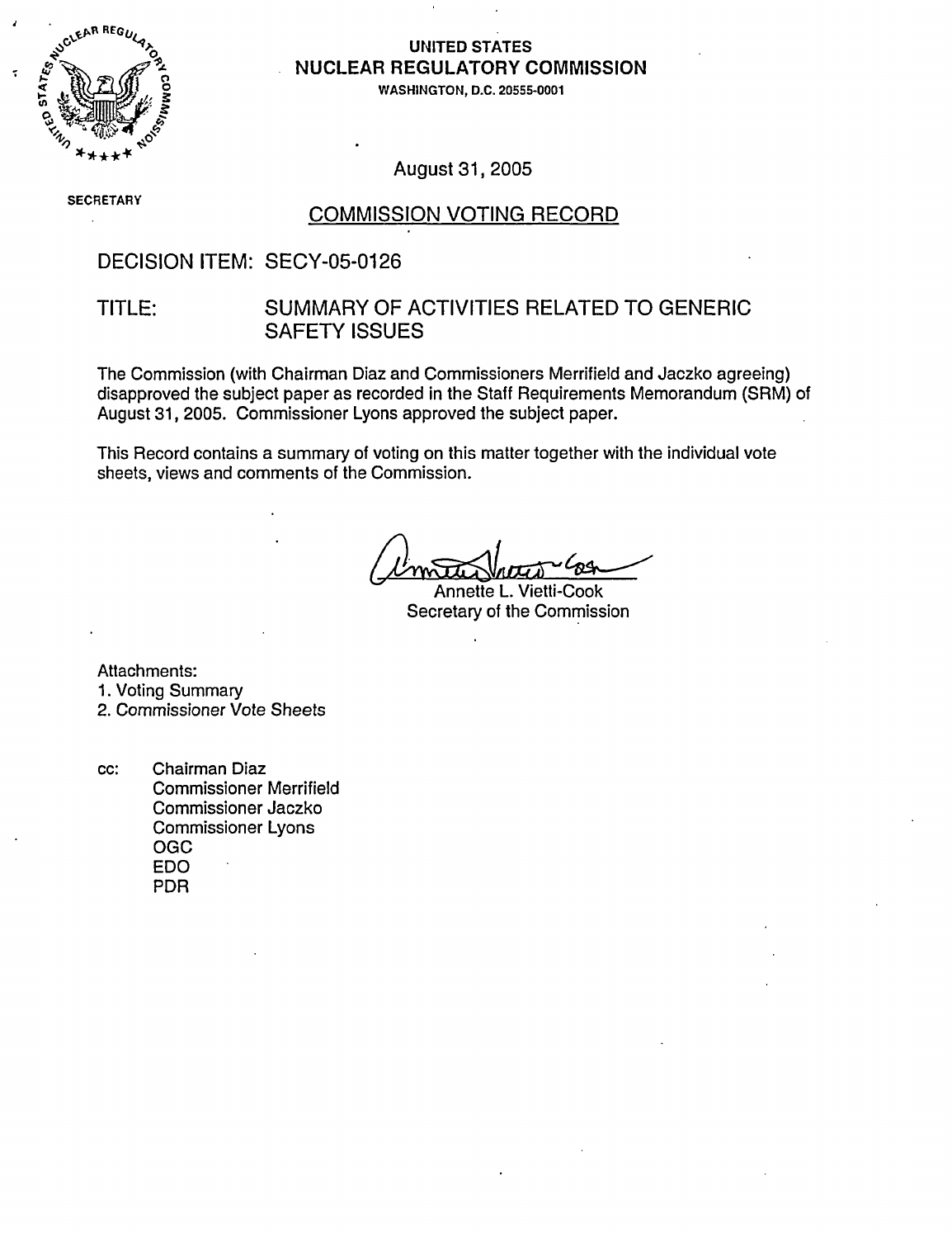#### VOTING SUMMARY - SECY-05-0126

 $\ddot{\cdot}$ 

#### RECORDED VOTES

|                         | <b>NOT</b><br>APRVD DISAPRVD ABSTAIN PARTICIP COMMENTS |    | <b>DATE</b> |
|-------------------------|--------------------------------------------------------|----|-------------|
| CHRM. DIAZ              | X.                                                     | X. | 8/9/05      |
| <b>COMR. MERRIFIELD</b> | X.                                                     | X. | 8/23/05     |
| COMR. JACZKO            | X.                                                     | X. | 8/18/05     |
| <b>COMR. LYONS</b>      | X                                                      |    | 7/29/05     |

#### COMMENT RESOLUTION

In their vote sheets, Chairman Diaz and Commissioners Merrifield and Jaczko disapproved the  $\cdot$  . staff's recommendation and provided some additional comments. Commissioner Lyons approved the staff's recommendation. Subsequently, the comments of the Commission were incorporated into the guidance to staff as reflected in the SRM issued on August 31, 2005. **.**

 $\ddot{\phi}$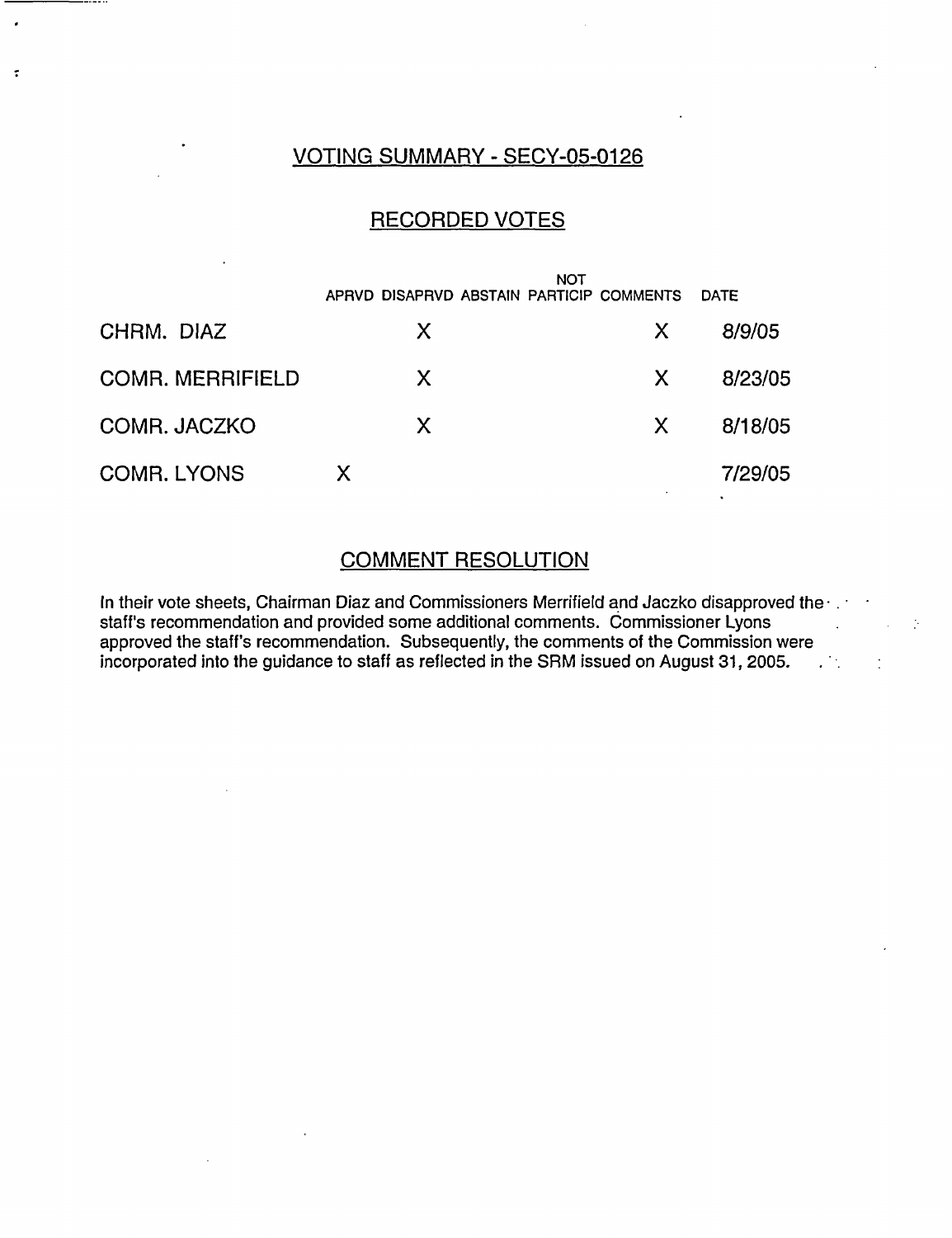$\ddot{\cdot}$ 

#### NOTATION VOTE

#### RESPONSESHEEI

TO: Annette Vietti-Cook, Secretary

FROM: **CHAIRMAN DIAZ** 

SUBJECT: SECY-05-0126 - SUMMARY OF ACTIVITIES RELATED TO GENERIC SAFETY ISSUES (WITS1 98300621)

s1 ) w/cowonents Approved  $\sqrt{1/\lambda}$  Disapproved xx Abstain Not Participating

COMMENTS:

Comnents attached.

**DATE**  $\bigcirc$ 

Entered on "STARS" Yes  $M_{\bullet}$ No

**U,** on -a w  $\frac{1}{\pi}$  $\Xi$ **T21**

.<br>فرنسه

 $\ddot{\phantom{a}}$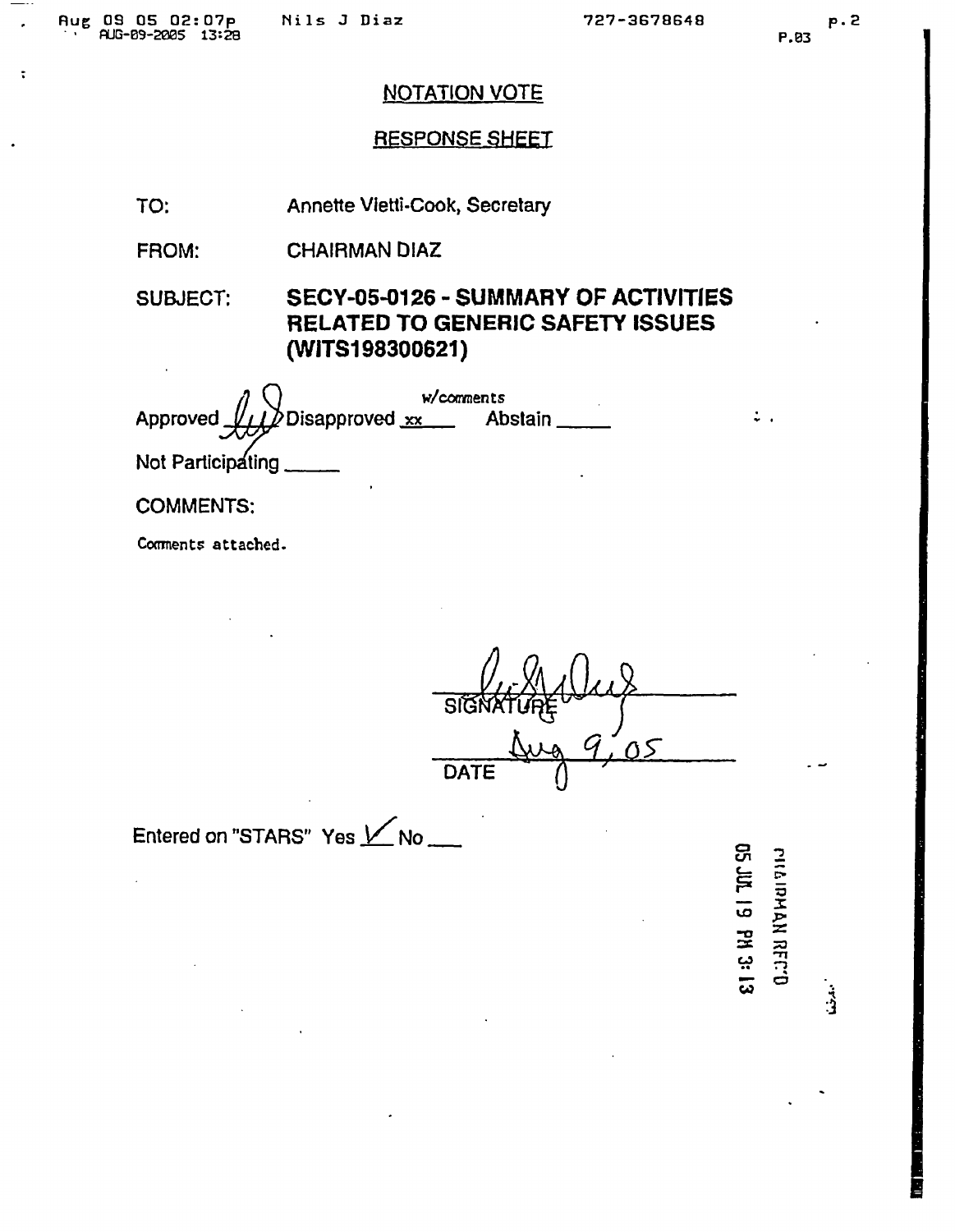#### Chairman Diaz! Comments on SECY-05-0126

i disapprove the staff recommendation to discontinue future annual Commission papers on the Generic Issues Program. The Generic Issues Program Is described In the Strategic Plan and Is an important strategy in ensuring the protection of public health and safety. I am concerned that the program may not be receiving an appropriate level of attention. There are currently 16 open Generic Safety Issues (GSIs), the oldest dating back over 20 years. Furthermore, this past year no GSIs have been closed. As a result, I believe there should be renewed attention lo the GSI program to ensure that regulatory Issues are resolved In a timely manner. Discontinuation of the annual paper may result in less attention being paid to this important program.

Additionally, the Commission needs to be kept better informed as important policy decisions related to GSIs are made, in order to allow the Commission to engage in a meaningful and timely manner. Last year the staff chose to rely on voluntary alternatives for GSI 189 rather than pursue rulemaking. The memorandum to the Commission describing this change in direction was not provided until mid-June of this year.

The annual Commission Paper is also an effective tool to communicate to the publio the progress made In the Generic Issues Program. Although there are other publicly available documents addressing the Generic Issues Program, the annual paper appears to provide the best overall summary of the program.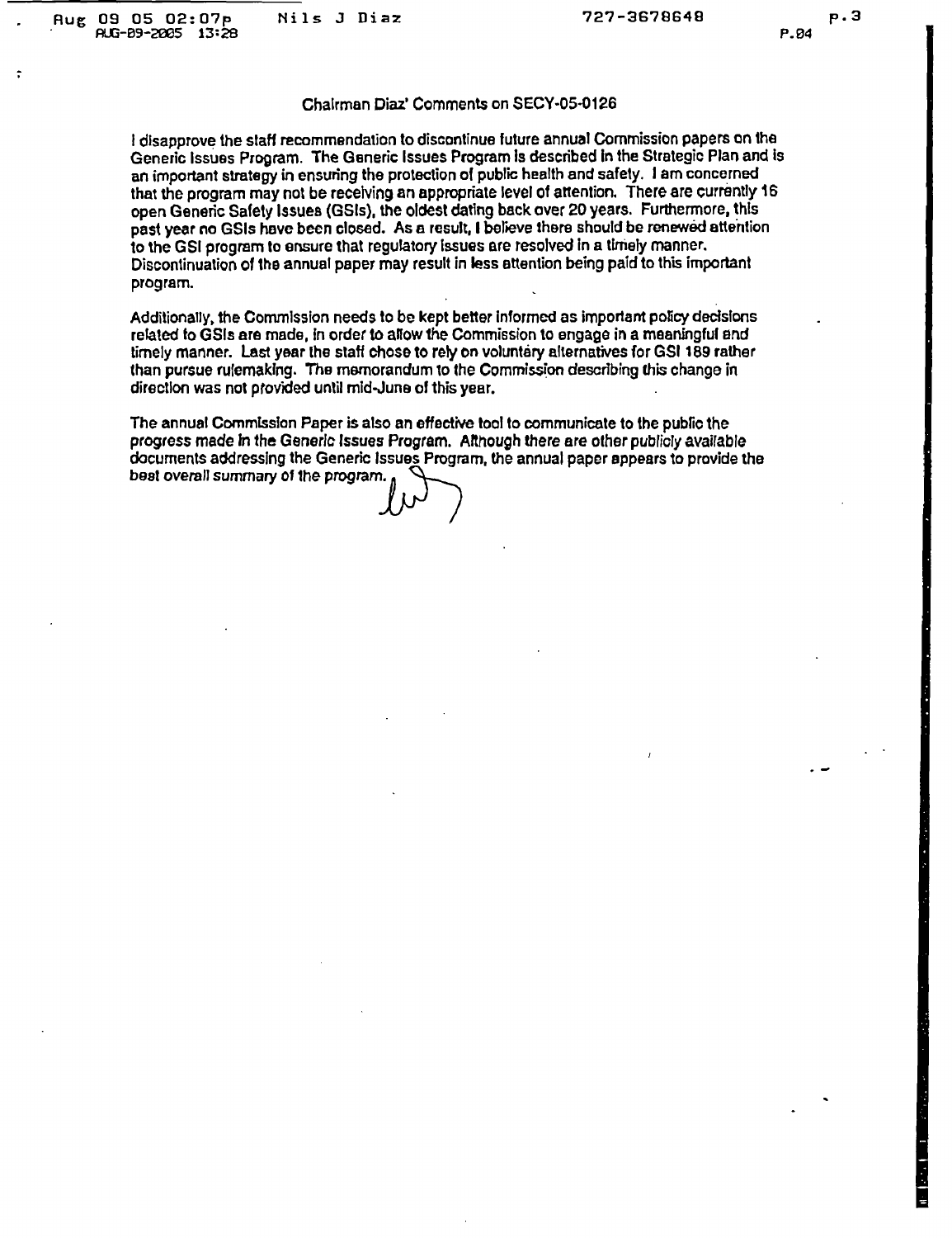## NOTATION VOTE

 $\sim 10$ 

 $\blacksquare$ 

— .

 $\mathcal{L}_{\bullet}$ 

 $\ddot{\cdot}$ 

## RESPONSE SHEET

| TO:                  | <b>Annette Vietti-Cook, Secretary</b>                                                                     |  |
|----------------------|-----------------------------------------------------------------------------------------------------------|--|
| FROM:                | <b>COMMISSIONER MERRIFIELD</b>                                                                            |  |
| <b>SUBJECT:</b>      | <b>SECY-05-0126 - SUMMARY OF ACTIVITIES</b><br><b>RELATED TO GENERIC SAFETY ISSUES</b><br>(WITS198300621) |  |
|                      | Approved ______ Disapproved ________ Abstain ______                                                       |  |
| Not Participating    |                                                                                                           |  |
| <b>COMMENTS:</b>     |                                                                                                           |  |
| See attach convents. |                                                                                                           |  |
|                      |                                                                                                           |  |
|                      | <b>SIGNATI</b>                                                                                            |  |
|                      | <b>DATE</b>                                                                                               |  |
|                      | Entered on "STARS" Yes √ No                                                                               |  |

 $\sim 10^{-10}$ 

 $\mathcal{L}^{\text{max}}_{\text{max}}$  and  $\mathcal{L}^{\text{max}}_{\text{max}}$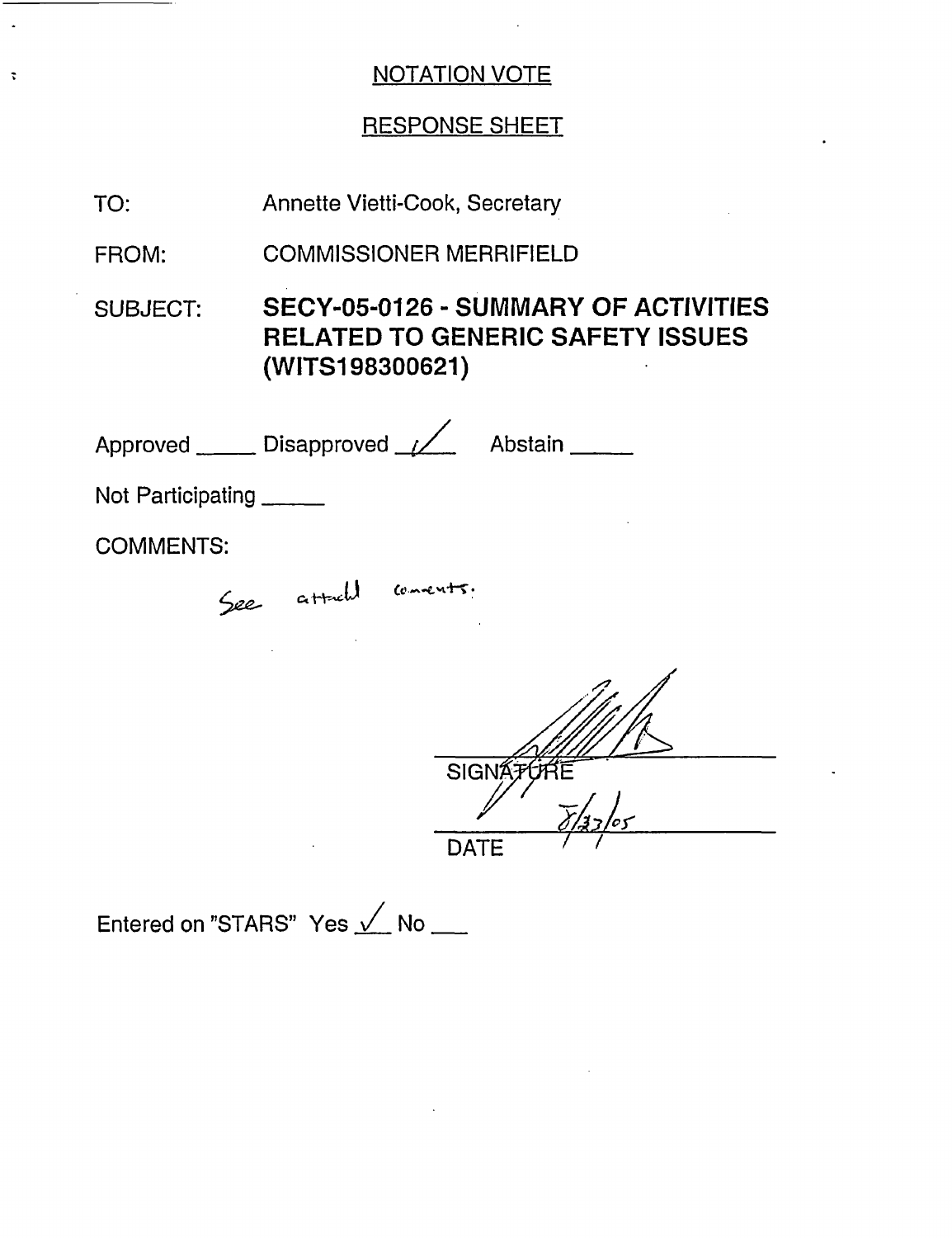I disapprove the recommendation to discontinue the annual status report to the Commission. While I continue to encourage the staff to eliminate unnecessary redundant reports, I share Chairman Diaz' concern that some of the issues in the Generic Issues Program may not be receiving an appropriate level of attention. I believe the Commission is open to criticism by our stakeholders that we are sometimes slow to resolve generic safety issues, when an issue can remain on the books for 20 years.

I know that all generic safety issues are not created equal. The Commission has no trouble resolving significant safety issues in a timely fashion, because everyone can agree that something must be done, and resources can be reallocated, if necessary, to ensure the public health and safety are maintained. The problem in resolving generic issues comes at the other end of the spectrum, with issues that may be generic but may have only marginal safety significance. These issues tend to linger because they are given a low priority in the planning, budgeting, and program management (PBPM) process. I can understand that low priority work must take a back seat to higher priority work, and sometimes low priority work must be deferred. That being said, I do not believe we should have any generic safety issues open for 20 years. If the agency cannot devote resources to a generic safety issue within a reasonable period of time, it should be resolved as not being sufficiently generic or safety significant. I believe our public stakeholders would rather have an answer to their concerns, even if that answer is "no," rather than being kept in limbo for 20 years. The staff should develop a plan that will resolve the older generic issues still on the books, and ensure that future generic issues are resolved in a timely manner.

I want the staff to continue providing an annual status report to the Commission on the Generic Issues Program, but not in its current format. After reviewing the various reports in which the staff provides information on generic safety issues, I believe the best information is contained in NUREG-0933 and the NRR Director's Quarterly Status Report. While NUREG-0933 provides the most detailed information on both open and closed generic issues, it is more than the Commission needs as a status update of open generic safety issues. The July 2005 NRR Director's Quarterly Status Report provided good summaries of GSI 189 (hydrogen igniters) and GSI 191 (PWR ECCS sump performance) by including a brief description of the issues, milestones and dates, current status, potential problems, reasons for schedule changes, resources expended, and technical contacts. I believe the staff should be directed to continue submitting the annual status report on the Generic Issues Program to the Commission, reformatted to provide comprehensive summaries on all 16 open GSIs, similar to the two summaries in the July 2005 NRR Director's Quarterly Report. In addition, the summaries should include the date the generic issue was opened and the estimated completion date for each of the 7 stages described in Management Directive 6.4, "Generic Issues Program." Presenting the information in this form will allow the Commission offices to quickly review the status of all the open issues and intervene at an earlier stage, if necessary, to preclude issues remaining open for decades without being resolved.

÷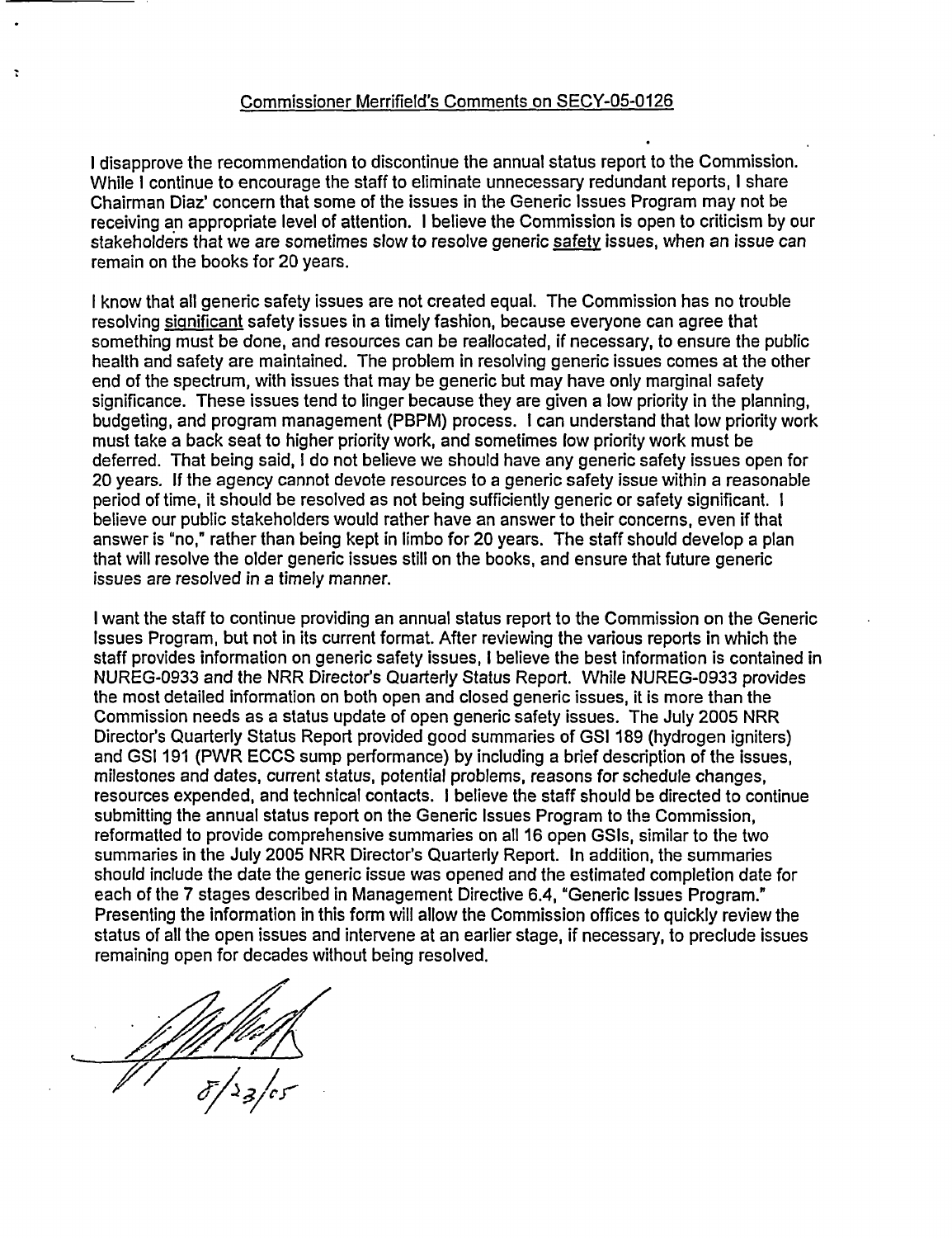### NOTATION VOTE

#### RESPONSE SHEET

Annette Vietti-Cook, Secretary TO:

COMMISSIONER JACZKO FROM:

 $\ddot{\cdot}$ 

SUBJECT: SECY-05-0126 - SUMMARY OF ACTIVITIES RELATED TO GENERIC SAFETY ISSUES (WITS1 98300621)

Approved Disapproved X Abstain Not Participating

comments: See affactule comments.

Si <u>811 9105</u> DATE

Entered on "STARS" Yes  $X$  No  $\overline{\phantom{A}}$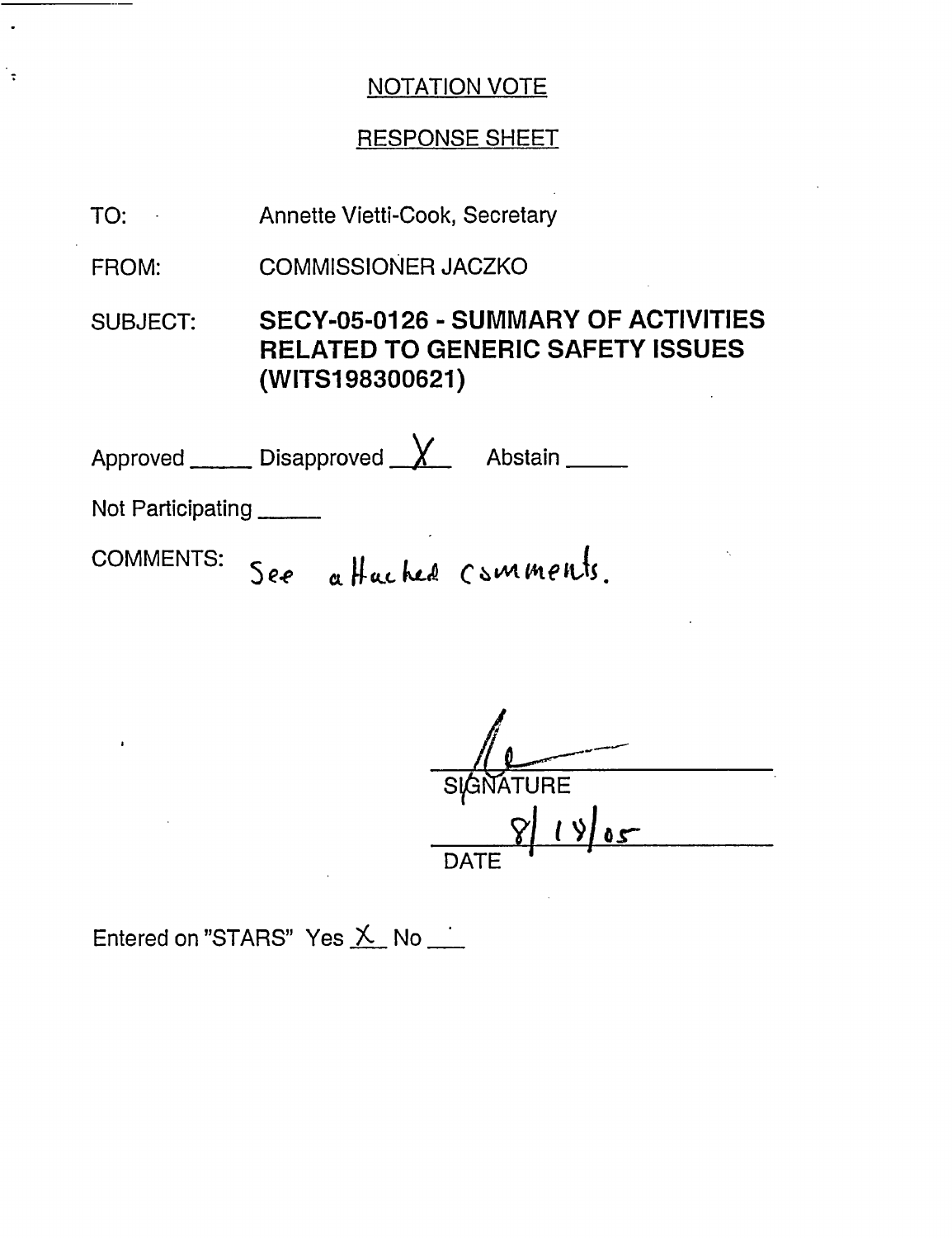**Commissioner Jaczko's Comments on SECY-05-0126,** "Summary **of Activities Related to Generic Safety Issues."**

 $\overline{z}$ 

I disapprove of the staff's recommendations to discontinue the annual Commission report on the Generic Issues Program. I concur with the comments of the Chairman in his vote on this issue. In particular, as the Chairman indicated in his vote, this report is a very useful tool to communicate with the Commission, the licensees and the public the status of items in the Generic Issues Program.

 $\frac{1}{2}$ Gregory B. Jaczko Date